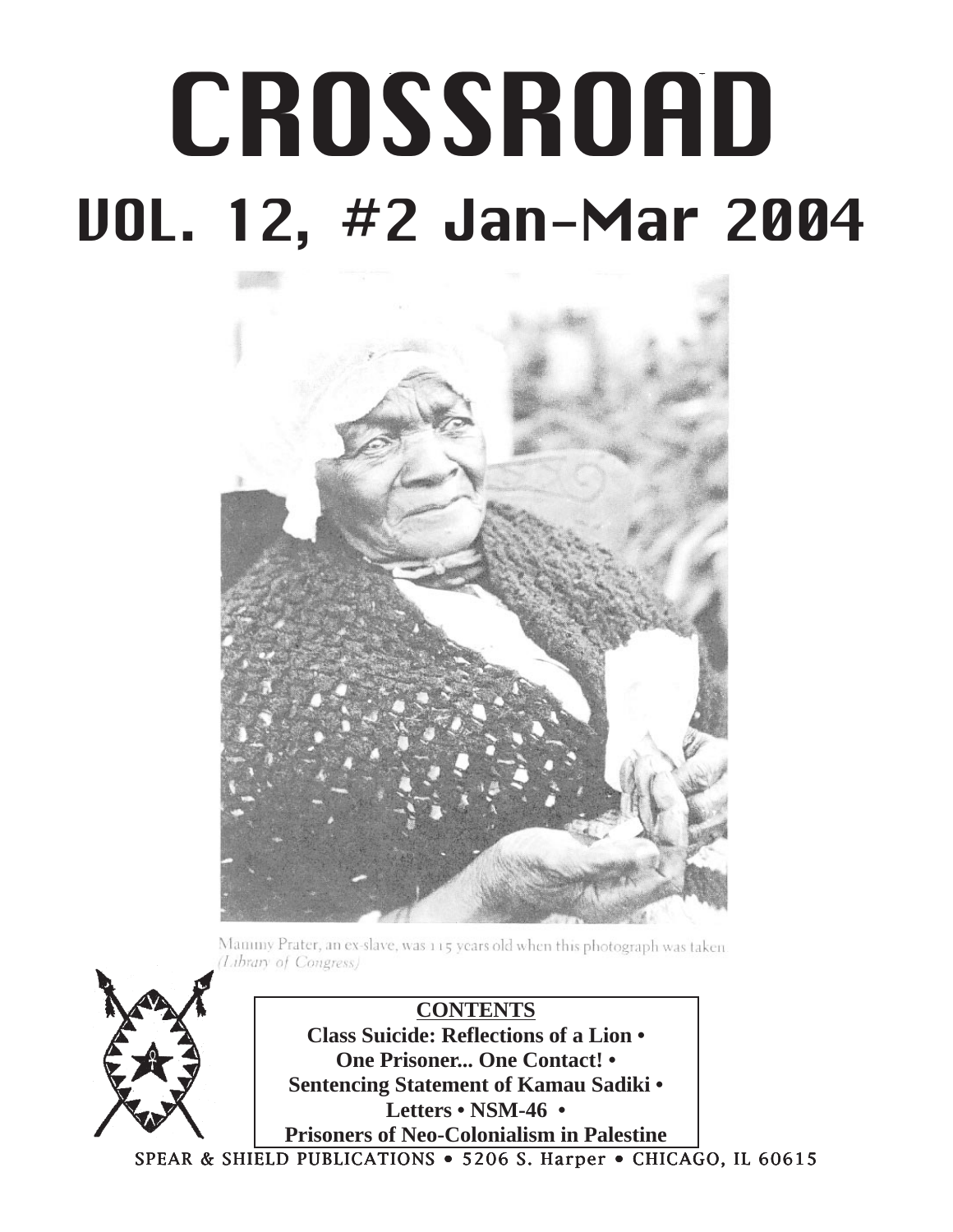#### CROSSROAD /SSP, VOL. 12, #2 - 2 - Jan - Mar 2004 NEW AFRIKAN DECLARATION OF INDEPENDENCE

WE, New Afrikan People in America, in consequence of arriving at a knowledge of ourselves as a people with dignity, long deprived of that knowledge; as a consequence of revolting with every decimal of our collective and individual beings against the oppression that for three hundred years has destroyed and broken and warped the bodies and minds and spirits of our people in America, in consequence of our raging desire to be free of this oppression, to destroy this oppression wherever it assaults **humankind** in the world, and in consequence of inextinguishable determination to go a different way, to build a new and better world, do hereby declare ourselves forever free and independent of the jurisdiction of the United State of America and the obligations which that country's unilateral decision to make our ancestors and ourselves paper-citizens placed on us.

 We claim no rights from the United States of America other than those rights belonging to human beings anywhere in the world, and these include the right to damages, reparations, due us from the grievous injuries sustained by our ancestors and ourselves by reason of United States lawlessness.

 Ours is a revolution against oppression—our own oppression and that of all people in the world. And it is a revolution for a better life, a better station for **all**, a surer harmony with the forces of life in the universe. We therefore see these aims as the aims of our revolution:

• To free black people in America from oppression;

• To support and wage the world revolution until all people everywhere are so free;

• To build a new Society that is better than what We now know and as perfect as  $W$  e can make it;

• To assure all people in the New Society maximum opportunity and equal access to that maximum;

• To promote industriousness, responsibility, scholarship, and service; • To create conditions in which freedom of religion abounds and the pursuit of God and/or destiny, place and purpose of **humankind** in the Universe will be without hindrance;

• To build a Black independent nation where no sect or religious creed subverts or impedes the building of the New Society, the New State Government, or achievement of the Aims of the Revolution as set forth in this Declaration;

• To end exploitation of human beings by each other or the environment;

• To assure equality of rights for the sexes;

• To end color and class discrimination, while not abolishing salubrious diversity, and to promote self-respect and mutual understanding among all people in the society;

• To protect and promote the personal dignity and integrity of the individual, and his or her natural rights;

• To place the major means of production and trade in the trust of the state to assure the benefits of this earth and **our** genius and labor to society and all its members, and

• To encourage and reward the individual for hard work and initiative and insight and devotion to the Revolution.

In mutual trust and great expectation, We the undersigned, for ourselves and for those who look to us but are unable personally to affix their signatures hereto, do join in this solemn Declaration of Independence, and to support this Declaration and to assure the success of the Revolution, We pledge without reservation ourselves, our talents, and all our worldly goods.

The **New Afrikan Creed**

1. i believe in the spirituality, humanity and genius of Black people, and in our new pursuit of these values.

2. i believe in the family and the community, and in the community as a family, and i will work to make this concept live.

3. i believe in the community as more important than the individual.

4. i believe in constant struggle for freedom, to end oppression and build a better world. i believe in collective struggle; in fashioning victory in concert with my brothers and sisters.

5. i believe that the fundamental reason our oppression continues is that We, as a people, lack the power to control our lives.

6. i believe that fundamental way to gain that power, and end oppression, is to build a sovereign Black nation.

7. i believe that all the land in America, upon which We have lived for a long time, which We have worked and built upon, and which We have fought to stay on, is land that belongs to us as a people.

8. i believe in the Malcolm X Doctrine: that We must organize upon this land, and hold a plebiscite, to tell the world by a vote that We are free and our land independent, and that, after the vote, We must stand ready to defend ourselves, establishing the nation beyond contradiction.

9. Therefore, i pledge to struggle without cease, until We have won sovereignty. i pledge to struggle without fail until We have built a better condition than the world has yet known.

10. i will give my life, if that is necessary; i will give my time, my mind, my strength, and my wealth because this **IS** necessary.

11. i will follow my chosen leaders and help them. 12. i will love my brothers and sisters as myself.

13. i will steal nothing from a brother or sister, cheat no brother or sister, misuse no brother or sister, inform on no brother or sister, and spread no gossip.

14. i will keep myself clean in body, dress and speech, knowing that i am a light set on a hill, a true representative of what We are building.

15. i will be patient and uplifting with the deaf, dumb and blind, and i will seek by word and deed to heal the Black family, to bring into the Movement and into the Community mothers and fathers, brothers and sisters left by the wayside.

**Now**, freely and of my own will, i pledge this **Creed**, for the sake of freedom for my people and a better world, on pain of disgrace and banishment if i prove false. For, i am no longer deaf, dumb or blind. i am, by inspiration of the ancestors and grace of the Creator — a **New Afrikan.**

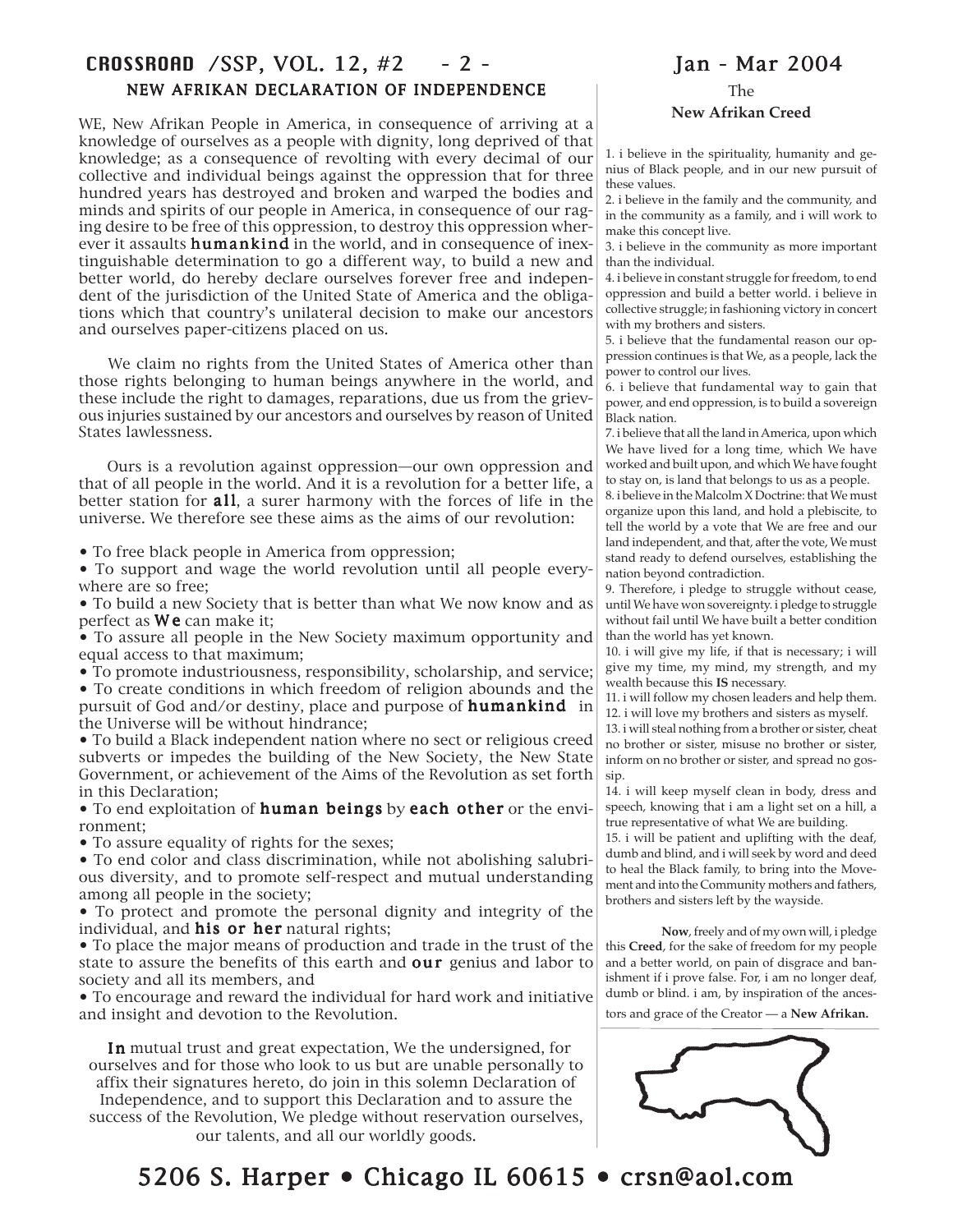## CROSSROAD /SSP, VOL. 12, #2 - 3 - Jan - Mar 2004 *Class Suicide: Reflections of a Lion*

The term "class suicide", sounds hard. i mean not hard doing, but hard. Like "Revolutionary Nationalist", or "Communist Guerrilla". That kind of hard — like, huh!! You ever meet some Brothas or Sistas & after you introduce yourself they intro' themselves as Revolutionary Nationalists & it just comes off hard, like they are standing against the forces of evil & ill-intent & resisting the onslaught. The images provoded are of the few standing firm against the many — real riders on the storm.

Well, class suicide is another one of those phrases evoking an image of the putting to death of an old way of life while simultaneously (dialectically) constructing a new way of living. That's the image, almost as if it were an event. Something to do now & with immediate results. But class suicide is no event, it is a process. Itself a way of life.

i was a criminal, a lumpen. i was involved in a street organization ('gang') that had at it's center a criminal heart. i wasn't a criminal, actually, until i joined the set. Had taken nothing from any working class person nor gave much thought to whether the u.s. settler government was legit or not. i was an adolescent, a blissfully ignorant youth, with nothing on my mind except going outside to play. — finding enough grass to run football plays on & climbing trees to get fruit. then, the local set began to expand & recruit & since my block was in their territory, & they seemed to control it, my attraction was sparked.

First tho', i need to say, my mother was a single working class parent. While she was not in the least criminal, she had little if any national consciousness. thus i was bequeathed no political compass or national moorings. i was, as i said, just a blissfully ignorant youth. Having been born in 1963, i came of young age in the absence of the Movement.i saw only quick flashes of Panthers on twenty second newscasts which only served to confuse me.

Having joined the set (street org.) i was socialized into the criminal mindset because We had a quota of sorts to meet. We needed certain clothing (uniforms), shoes & the ubiquitous drugs & alcohol. Thus, at the same time as i was criminalizing my mind i was also becoming an addict. For me they went hand-in-hand. We never contemplated getting jobs because the unspoken, tho' critically adhered to ideological line of the turf was "gangsters don't work We take what We need" was ever present if rarely expounded on.

The blissfully ignorant mentality was gradually exploded as the life style of cops & robbers kicked in. Simultaneously, two important factors happened & began to dawn on me. Those who had were to be victimized & the police were the legitimate forces of the state — which as a consequence of the first two points of awareness, was now seen as a legitimate entity. i can clearly remember hearing in kourt for the first time as a 15 year old "offender": "The people of the state of california versus kody scott". i was like, whoa! Gradually i evolved criminally, parasitically — never working, always taking, forever running, dodging & fearing the police. And then, of course, there were the drugs, the alcohol. The cycle was vicious. The juvenile halls turned into camps; the camps into youth authorities, into prisons, into SHU terms & eventually into this indeterminate SHU term i'm saddled with today.

Ah, but the laws of nature don't allow for such imbalances to last without confrontation, collision & change. That is the natural dialectical development of all things. As the conditions of my captivity as a criminal grew ever tighter, more lengthy & much more complicated, i began to seek ways of relief. My initial efforts, however, were driven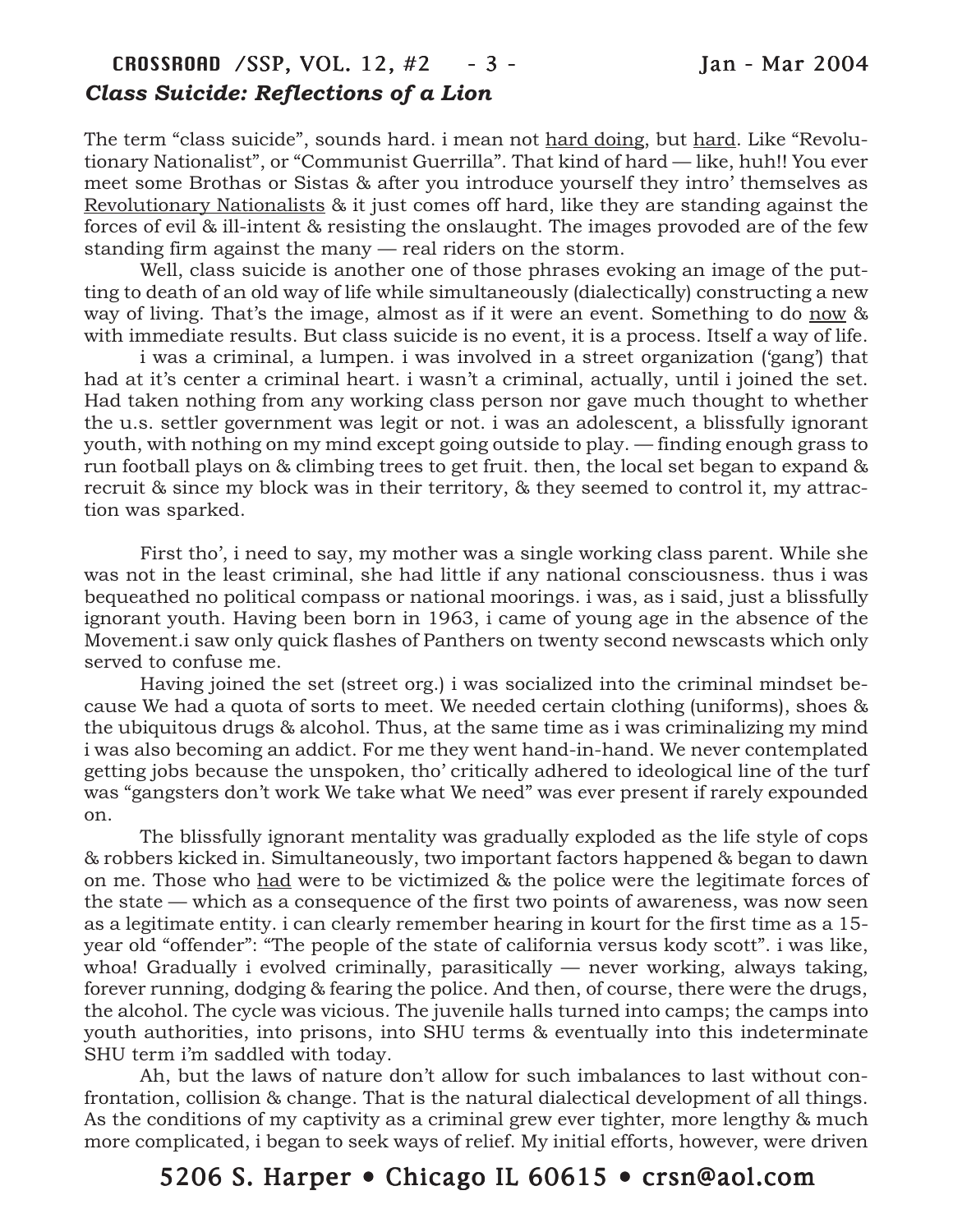#### CROSSROAD /SSP, VOL. 12, #2 - 4 - Jan - Mar 2004

by selfish motives. i wanted to be part of the destruction of the empire, but not a builder of the people. i wanted to transport my violent, criminal ways into the Movement to get back at the police for having locked me up all those years. i was angry, totally caught up in the riot stage of mental development. i had no concept of dialectics — thus, to me a revolution entailed destruction of the existing order & a mere replacement with Our people. i was in the "paint the white house Black" stage. i was driven by hate of the enemy (tho' i must admit to not clearly knowing who that was) without much love of self & kind. i was seeking "Black Power".

i wasn't trying, nor was i aware of having to commit class suicide. i didn't really overstand to what degree i'd been criminalized. Didn't have any class consciousness, thus i wasn't aware of having to put one to death while birthing another. i felt that while i was a prisoner, i'd committed no acts of harm or defamation to Black People, & thus since abstaining, i was not a criminal. Spoke to all the brothas on the yard, got busy in every instance of racial strife & passed out books with glad tidings. Thought i was a revolutionary.

Time progress & i learned a bit more. i even read Huey's auto' "Revolutionary Suicide" — but got little out of it. i needed my gun — i needed to get out of prison  $\&$ create a group with that Panther mentality. That's what i remember thinking my last few months in Folsom.

i got out of Folsom & one of the first things i got was a kalishnikov ak-47, 7.62x39. Complete with a bayonet & extra duct taped clip. Man, i must have posed with that gun for hours in the mirror! i was thinking of all the images of communist guerrillas & revolutionary nationalists i'd seen in pictures, and on the news around the world. i was in the game! Thought i had my mind right. Was ready to "get down". i went to the range & familiarized myself with my weapon. Could field strip it, clean it & put it back together in no time. Thought i was a communist. It's sad, but in a way funny, 'cause the riot stage is a very real & sometimes necessary stage to pass thru. for it gives one that first taste of Us against them. It fosters that young idea of We need each other to stop this. But it's a dangerous stage to be caught in. Very, very dangerous. For not just oneself, but for the people as well.

Needless to say, without the requisite consciousness, the gun & i soon parted company. The gun fell into the hands of invading pigs & i fell in the same hands. Was sent back to a cell — this time in Pelican Bay SHU. It's so clear now, but had little meaning then. That's when i got at the 'rad Atiba Shanna & told him i'd been captured & why. He said, "i'd rather have one cadre free than 100 ak-47's." It took me years to overstand & appreciate that one sentence. For this comrad has done more to decriminalize/de-colonize my mind than any other person, book or event in my life.

i fell on hard times in prison. for i was caught in a rough transitional period. Beginning then to overstand class & nation politics, i saw the clear need to commit class suicide. i began then to overstand the philosophy of dialectics & it's application to ordinary life — as a way of thinking, a way of life. As a criminal/street organization member i had all the trappings of a "ghetto star": the reputation, respect & fear required to flow in that stream without molestation or serious challenge. i grew up in that, formed many of it's laws & propagated it's tenets religiously. So, when i began to peel, or commit class suicide consciously the transition was perhaps more hazard latent than for the average cat.

You see, just as We Revs are locked in a struggle for the minds of the masses (ideologically, theoretically & philosophically), so too are criminals in this struggle. We battle primarily the state's propaganda machine which endlessly promotes bourgeois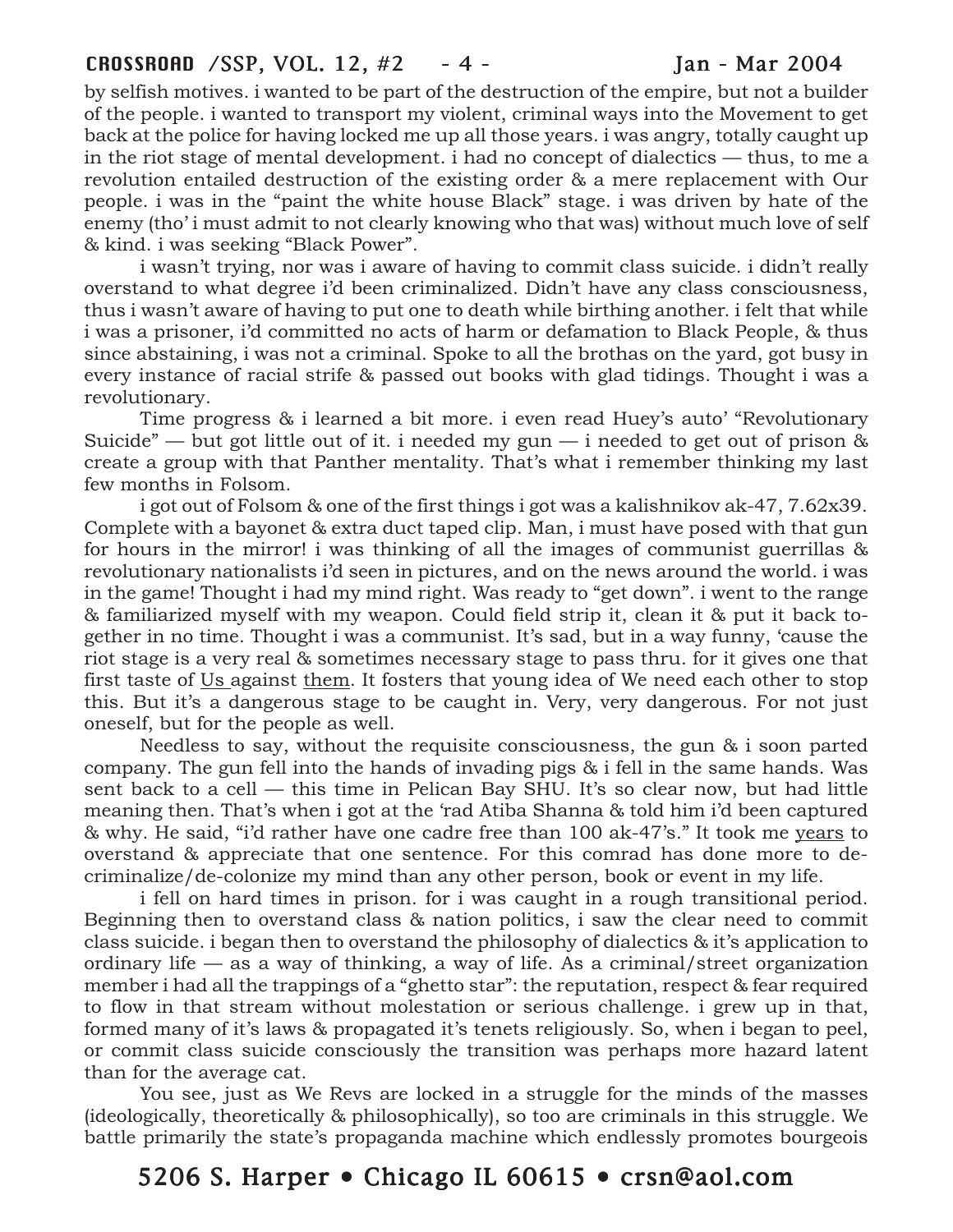capitalist culture & white supremacy over socialism & national independence. Criminals in their positions, propagate pseudo-nationalism & hedonistic petty-bourgeois capitalism, while simultaneously perpetuating national oppression & fear. Having been a criminal way longer than i'd been aware of Our national reality vis-à-vis the empire, & having been party to the status afforded such length activity, my transition has been very difficult.

Everyone i know & have known since i was eleven, has been crime-related. When in prison, in a 100% criminal population, the topics discussed aren't revolutionary, for the most part, but criminal. But i continued to transform against great odds & formidable antagonism. i soldier daily against rumors, ice-grilling, shifty-eyed stares & unpopular ideas. It's no walk in the park, i tell you. For criminals down here can be as reactionary & as inimical as criminals in the white house & the senate. They look upon Us as threats to their existence, livelihood & ability to prey upon the people.

Class suicide entails the peeling off of the "made in amerika" trademark. it's not just from criminal to Rev (working class mentality). It's dialectical & could very well mean or be, from 'Rev' to criminal. Or from petty-bourgeois to Rev, & vice-versa. But it is a process. In another personal correspondence with Comrad Atiba, he said "whenever you come into the new way, you inevitably bring with you traits of the old way." This is true, but one must constantly re-enforce the new with actions designed to cement the process away from the old & into the new. For me it has taken, to a large degree, socializing new people into my circle. Being involved, but most importantly, study to activate & consolidate struggle. Study & struggle.

The birth pains of revolutionary working class consciousness are strenuous. It's charting new & unfamiliar territory; new relations & relationships. It's ultimately being true to oneself & one's commitment.

i am still transforming — still evolving as a Revolutionary, but i can say with all honesty & passion that i am not a criminal or a parasite. Struggle forward.

Re-Build! Sanyika Shakur

*We Mourn the Loss of Comrade-Brother El-Amin, who recently made his transition after a long illness. He was the inspiration and main force behind the Nkrumah-Washington Learning Center, a bold attempt to fulfill the vision of Sister Marion Stamps & the Black Panther Party on the south side of Chicago*



# Chicago youth center fights on in spite of police harassment

BY RICH CAPALBO

through the building, talking to admitted to the press that the<br>the staff with abusive language department preferred to pay<br>and trashing living quarters. any damages connected to po-CHICAGO - Last Novem and trashing living quarters.<br>ber 12, Chicago police swept They "found" a sawed-off a sawed-off

lice abuse and harassment and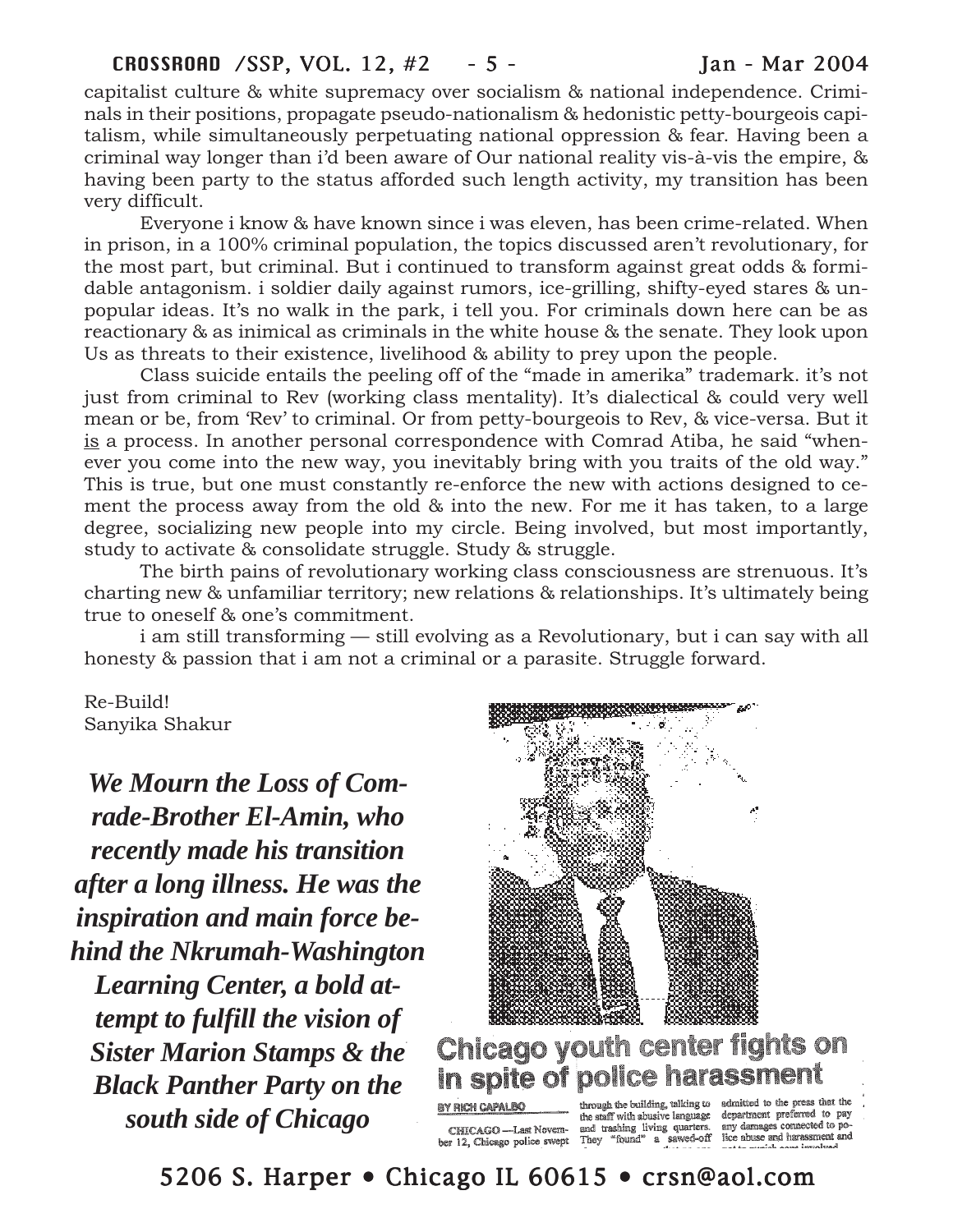Uhuru! All Power to the People and Black Power to the Afrikan community!

The mission of this missive is to first and foremost again express revolutionary appreciation to my comrades, supporters and people in general for the tireless work that was waged in response to my being snatched from the streets; a task that i shall never be able to adequately address. Being that i was, and remain clear that as former Political Prisoner Minister Huey P. Newton assessed, "if it were not for the people, i may have come out of there in a pine box, if i came out of there at all."

The "Free Fred" campaign tapped into every possible venue: from the church to the college campuses; from bake sales to bringing the demand right to the state's front door; from the poolrooms to the beauty parlors; from do wop to hip hop; from the colonized community to the captives inside the concentration camps… **yes,** the captives!

During the tenure of my being held behind enemy lines, i was fortunate to come into contact with so many courageous forces; forces who provided fine examples of resistance as well as that of potential freedom fighters in which Afrikan and colonized people are in dire need of. Forces in which We can not afford the luxury to simply leave to languish inside these modern day murdering machines. i broke bread with comrades who committed to carry on the legacy of the likes of Bunchy Carter. i witnessed the heightening of consciousness of Lil' Lawrence Loggins to the point of recognizing revolutionary role models as that of Lil' Bobby Hutton. The life, and in most cases close to death experiences with the Yero's, Yusef's, Yaacov's, Navoniel's, Jackie Wilson's, Aaron Pinkston-Els and so many other Souljahs remain etched in my memory banks as solid as the sounds of the bars being slammed shut; or the clamor of a fellow captive in a cage in close proximity while the infamous goon squad/beat down crew/orange crush (elite prison guard unit) attempts to give him a final curtain call.

In struggle one doesn't let his/her guard down or cease resistance because some ground has been gained. In fact it should serve as a motivating force to increase the beat! My point being that i request that the same energy, in fact more so, that was invested with the "Free Fred" campaign be continued with the demand for the freedom of all Political Prisoners, Prisoners of War, and Prisoners of Conscience. The fact is that the "Free Fred" campaign cannot be a success if this point is negated.

What many people have been duped into believing is a war on drugs, gangs, or guns has resulted in what has been euphemistically referred to as the growing "prison industrial complex"; a nice sounding term applied to the brutal reality of the mass kidnapping of Afrikan and colonized people.

In the process of our work, We shall continue to heighten the level of consciousness in order that the people be clear on the real deal as to why these concentration camps have constituted such numbers which in plain layman's terms, We are dealing with a system that is being bankrolled off the backs, blood, sweat, tears, and years of black and brown bodies.

Being that the numbers of kidnappings of men, women, and children within the colonized communities are steady on the rise, new legislation and attacks are continuously being created in order to keep the state's cages and caskets filled with captives and corpses. Parole hearings don't even put forward the façade that they have given any thought to granting reprieve to those that by the state's own admission have been unjustly jailed. We must up the ante on such terms as "one church one prisoner". **Each** and **Every** parishioner or church member should be in contact with a prisoner. College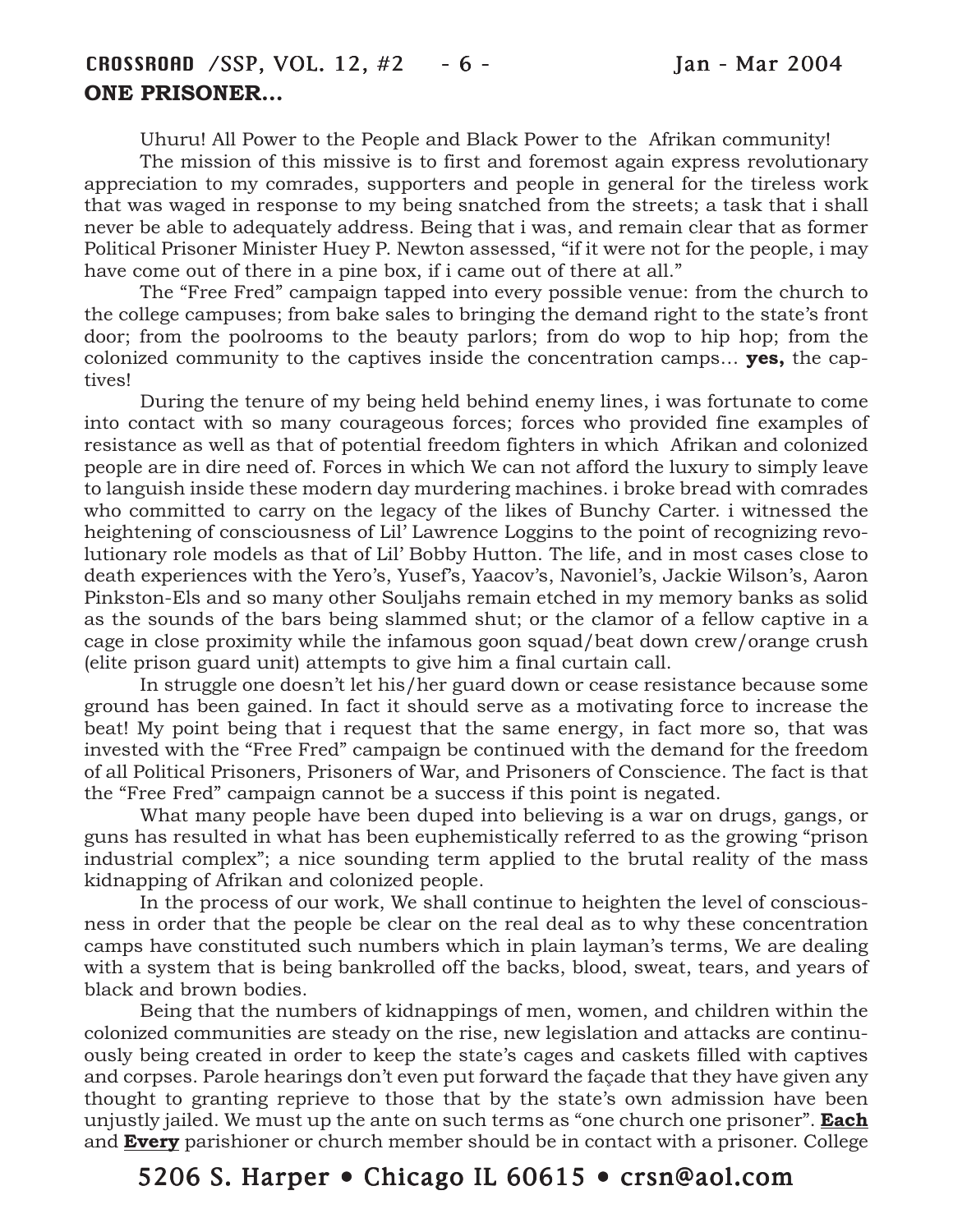students as well as any pupil should seize the time as well as utilize available resources to implement these names and cases as class projects. Hip hop lyrics should be laced with the lingo of the demand for the liberation of our leaders and loved ones whom We refuse to lose. Within our daily conversations, contacts as well as updates of captives should be mentioned to every potential listener. Those in the arena of electoral politics should be called on the question of assisting with making such legislation as the Afrikan Anti-Terrorism Bill, C# (indeterminate sentencing in Illinois) legislation, expungement bills, etc. a reality. The skills of the litigators, paralegals, etc., are needed for such pending cases as the litigations filed by Imam Jamil Al Amin (formerly H. Rap Brown); addressing a prisoners right to vote; along with the much needed assistance with the filing of motions, appeals, habeas corpus, etc. for those held captive as well as those who are faced with being taken captive.

To all those that this document reaches, recognize the seriousness of this situation. From every college student, to the cat on the street corner, to the captives themselves: reproduce this, reproduce this, reproduce this! Pass it on, pass it on, pass it on! Be cognizant of how critically important correspondences are. Understand the significance of **One Prisoner, One Contact**. It's needed not only for morale, but is key in reference to the question of security.

Understand that there are prisoners in Illinois who've been dead over an excess of fifteen (15) years. But the state still receives resources for them as if they were alive and well. Why? **No accountability.** Understand that Adolf Hitler stated that his initial victims in the gas chambers were the ones who didn't receive mail.

To my courageous captive counterparts, from Stateville - aka Deathville to Angola, LA; from Folsom to Attica; from Lansing to Lucasville; from Huntsville, TX to Tamms Supermax; to the sisters held in Cook County jail to those babies in those brutal boot camps. The Antonio Lowereys, Faheem Anthonys, Deary Collins, Bro. Vincent Davis, Bev Mitchells, Min. Michael Smiths, Kevin Gibsons, Ed Boldens, and James Watkins. The Souljahs and Souljahrettes and potential Souljahs and Souljahrettes, that they holding. Give it to your potential listeners the only way in which it can be afforded to be given: with the fortitude of Field Marshall George Jackson. Make it plain as the Mumias and the Dr. Mutulu Shakurs would make it. **Leave no stone unturned and no one should be deprived of the tales from the inside.** Let us not forget the Merle Africas, Don T's, and Nuh Washingtons that We have lost. Holla' with the heart of Assata. In the spirit of **One Prisoner One Contact,** We in turn shall make sure that those in the field hear you. Minister Huey P. Newton assessed "…they love to perform their treachery in the dark." The **P**risoners **O**f **C**onscience **C**ommittee **intends to turn the lights on!**

To the released and unleashed, commit to the **HTC (H**arriet **T**ubman **C**ode**)**. In the spirit that Mother Moses did not make it up north and become complacent and forget about those still held on the plantations down south. We recognize the Ramona Africas, Robert King Wilkersons, and Aaron Pattersons who not only remember and are willing to recall what they endured, but also reach back for those who remain captive in those state sanctioned slaughter houses.

In closing, to the captors: In response to the instances of seventeen (17) year old women in Cook County Jail in Chicago, IL being forced to rinse out their sanitary napkins for reuse; In response to the Richard Mafundi Lakes and other captives being packed like sardines three to a cell in cages that were originally designed for one person; In response to the Aaron Pinkston-Els and Yacov Delaneys being shackled, and restrained, while the elite goon squads attempt to forcefully cut their dread locks; In response to the instances of prisoners in New York and other places being told that they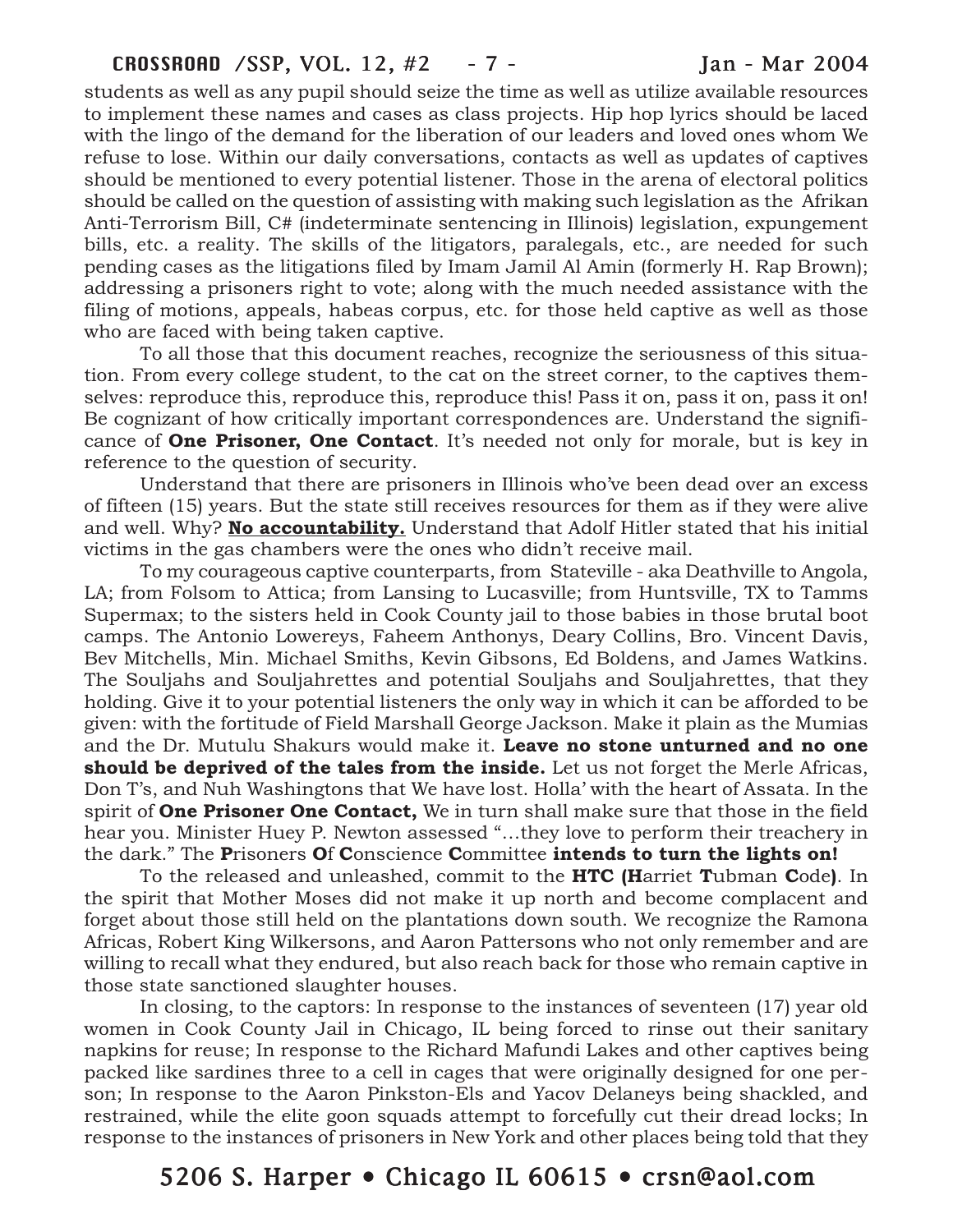#### CROSSROAD /SSP, VOL. 12, #2 - 8 - Jan - Mar 2004

must cut their afros; In response to the highly toxic, radium and other life threatening chemicals in the undrinkable water in Stateville - aka Deathville, Tamms, as well as camps throughout the country that have sent countless numbers of prisoners to the graveyard prematurely. In response to instances of prisoners in Pontiac, IL being forced to visit their loved ones behind four (4) inches of glass with black net masks over their faces and a rubber grill over the mouthpiece, as well as that of prisoners being forced to dwell in cells that the prison administration has designed to be shorter than the average man. In response to the continuous human rights violations that so many people have been subjected to under this modern day slavery…**The World is Watching…**

#### **… ONE CONTACT!**

#### **Fred Hampton Jr., Chairman - P.O.C.C.**

**Free Mumia Abu Jamal, Sundiata Acoli, Ruchell Cinque Magee, Dr. Mutulu Shakur, Imam Jamil Al Amin, MOVE 9, Sekou Odinga, Leonard Peltier, New York 3, Angola 3, Hugo Pinell, Robert 'Seth' Hayes, and All Political Prisoners, Prisoners of War, and Prisoners of Conscience alike!**

**Long Live Shaka Sankofa!**

**P.O.C.C. •** P.O. Box 368255 • Chicago IL 60636)

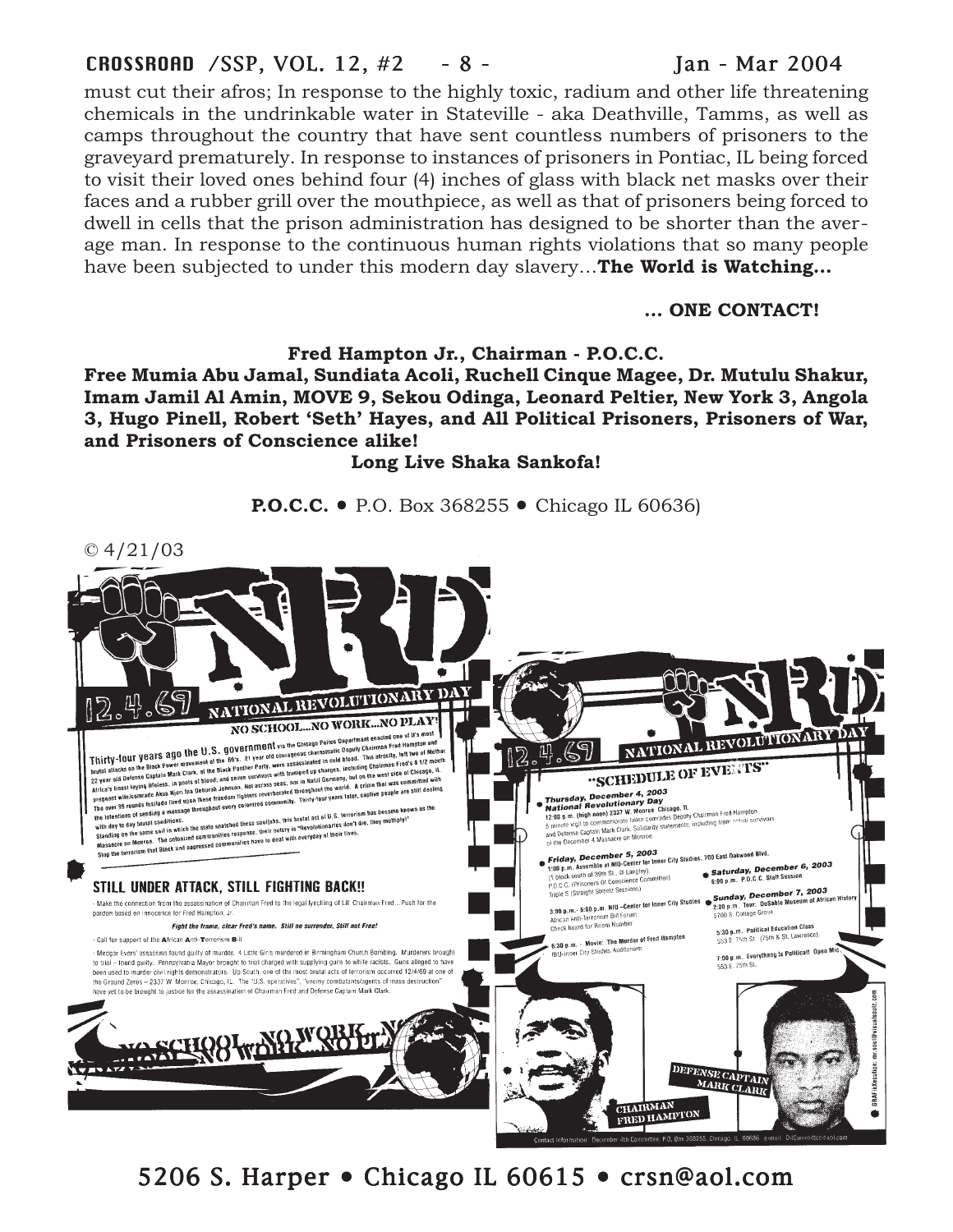State of Georgia vs. Freddie Hilton a/k/a Kamau Sadiki Sentencing Date: November 10, 2003; Judge Stephanie Manis Fulton County Superior Court, Atlanta Judicial Circuit

As I stand here this afternoon, at this moment in time, I am adhering to a universal law of physics. I am occupying space at a given time. And time is a constant. It keeps going, and going, and going. Time passes and it doesn't matter what particular space we may find ourselves occupying at a particular moment in time.

Based upon a jury's verdict rendered in this courtroom on October 13, 2003, I am to be sentenced today by the Honorable Judge Stephanie Manis. Perhaps, it is her intention to give me the most severest, harshest sentence possible under Georgia law. I don't know. However, whatever your Honor's intentions are, and I say this with all due respect, it is a moot point. For only the Lord Creator can determine how much time I will spend occupying any space – anywhere – at any time. All space and all time belongs to Him and Him only.

In 1969, and in 1971, I made choices that (no pun intended) radically changed my life. In 1969, at age 16, I chose to join the Black Panther Party, and in 1971, at age 18, I chose to join the Black Liberation Army.

My joining the Black Panther Party and consequently the Black Liberation Army was a response to the oppressive climate that existed in America at the time.

The struggle of people of color evolved in America out of the legacy of slavery and the subsequent Jim Crow laws of the Reconstruction Period. Following decades of oppression, people of color in this country recognized they had to negotiate their liberation through armed resistance and it was during this period of history that the Black Panther Party and the Black Liberation Army were major players.

And might I add, that Georgia was one of the primary southern states that engaged in the oppression of African people in this country. And oh, let's not negate the fact that today in the twenty first century this state still has an apparent affinity for the symbol of that oppression – the confederate flag. And a governor, who was elected based upon that affinity.

Yes, I was a member of the Black Liberation Army. Now, do I regret some of the actions and tactics of the BLA? Of course. Am I saying that to placate the court or change the opinions of the family members, loved ones, and friends of Officer Green? No. I am saying it because I have evolved, for everyone and everything must change. The young becomes the old, and the radicals rethink their tactics and analyze their mistakes.

Because of my change as a human being, I regret the loss of any human life. Needless to say, concerning the murder of Officer Green, I emphasize with his family, loved ones, and friends. But the fact is, there is nothing that I can say that will ease their pain – or change their opinion.

But rest assured that God is the ultimate Judge and I will have to answer to Him for everything that I did in life.

Now, I hope no one misinterprets what I am saying or read anything into it. So, for the record, and let me be perfectly clear – in spite of my conviction – I maintain my innocence. I know there are those who beg to differ. But again, one day I will have to answer to the ultimate Judge.

Of course, today, in this reality, in this courtroom, occupying this space at this time, apparently it is the will of Allah for me to answer to the judgment rendered in this courtroom by a Fulton County jury. And because of that, I am about to be sentenced by the Honorable Judge Stephanie Manis.

I pray and hope that after this sentencing today that you, the family, loved ones, and friends of Officer Green, will be able to leave this courtroom with a sense of justice, closure, and perhaps...some form of peace.

#### RECOMMENDATION OF THE FULTON COUNTY DISTRICT ATTORNEY'S OFFICE: **Life plus ten years to run consecutively.**

**SENTENCE OF THE COURT:** Life plus ten years to run consecutively.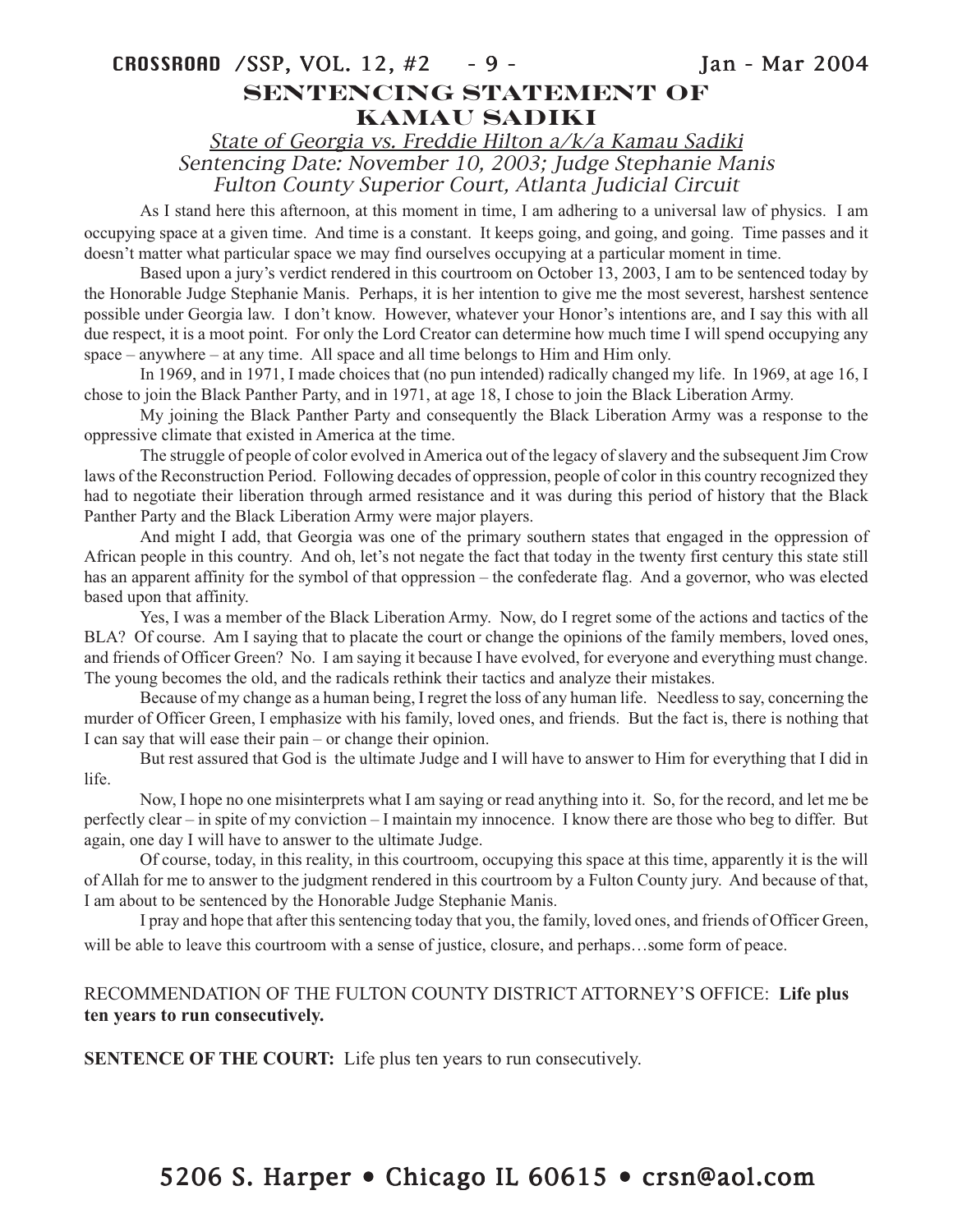#### **LETTERS**

11/23/03

Comrades, Sista's 'n' Bro's;

i been meaning to write u folks for awhile about an article, actually a chronology that came out in vol. 11, #2 Jan-Mar 2003 on page 14. The chronology looks like a reprint of a report by MERIP dated October 2002.

My concern is that it is supposed to be a report on the happenings in Iraq since the overthrow of the monarchy in '58. i believe that if u look into the concrete history of Iraq, u will find that the Baath party claims itself to be a socialist party and all the baggage that comes with it, not only socialist, but the party also had control over another country in the middle east, namely Syria. i believe the party considered itself a pan-arab Baath socialist party.

What i mean by "all that baggage" is this: Syria and Iraq were considered the most progressive regimes in the middle east because they were anti-imperialist, had developed education on a universal basis, women had the most rights and opportunities, universal health care, etc. In other words they were trying to practice socialism, meaning that the livelihood and standard of the people were paramount to the regime. This state of affairs lasted until the first gulf war and the subsequent embargo by the u.s.

What i'm getting at is this: the chronology looks like a piece of u.s. gov't propaganda. It doesn't contain one line of criticism of the u.s.'s policy towards iraq. Why not? It contains a hell of a lof of criticism of Saddam.

What i feel is that an article like this in a revolutionary nationalist journal gives a false impression to those of your readership who may have only a cursory knowledge of the middle east and may give a false impression of this country's role over there and lead to confusion.

What i'd like to suggest, if i may, is to look up this MERIP and find out who funds them and where they get their info from as a first part. Secondly, find out who on your team submitted the article and what process it went through to get into the journal and let me know the results. And if you're really into accepting criticism from outside of your ranks, print this letter and the results of the investigation and any comments and criticisms/self-criticisms involved.

Please accept this critique in the spirit it is given, from comradely concern of a brother asian rev. nat. and malcolmite.

> aluta continua/kokoro kara rebuild… Mo \*\*\*\*\*\*\*\*\*\*\*\*\*\*\*\*\*\*\*\*\*\*\*\*\*\*\*\*\*\*\*\*\*\*\*\*\*\*\*\*\*\*\*\*\*\*\*\*\*\*\*\*\*\*\*\*\*\*\*\*\*\*\*\*\*\*\*\*

#### 1/17/04

Rev. greetings comrade!

Asante sana (thank u very much) for your critique and suggestion. We don't really have an editorial collective right now, so i have to speak in the voice of an individual. The responsibility for running the aformentioned chronology was mine. i admit that i didn't read the chronology closely, simply intending to give our readers some information on a topic which u.s. imperialism has taken great pains to insure our mass ignorance. After it appeared, a comrade did point out that it should have appeared with some editorial comment, so your point is well taken. i asked another comrad to look into the matter, and he found that MERIP Reports is indeed, partially funded by the Ford Foundation.

Again, thank u very much for your insight & support; please keep reading and offering your feedback. **Re-Build!**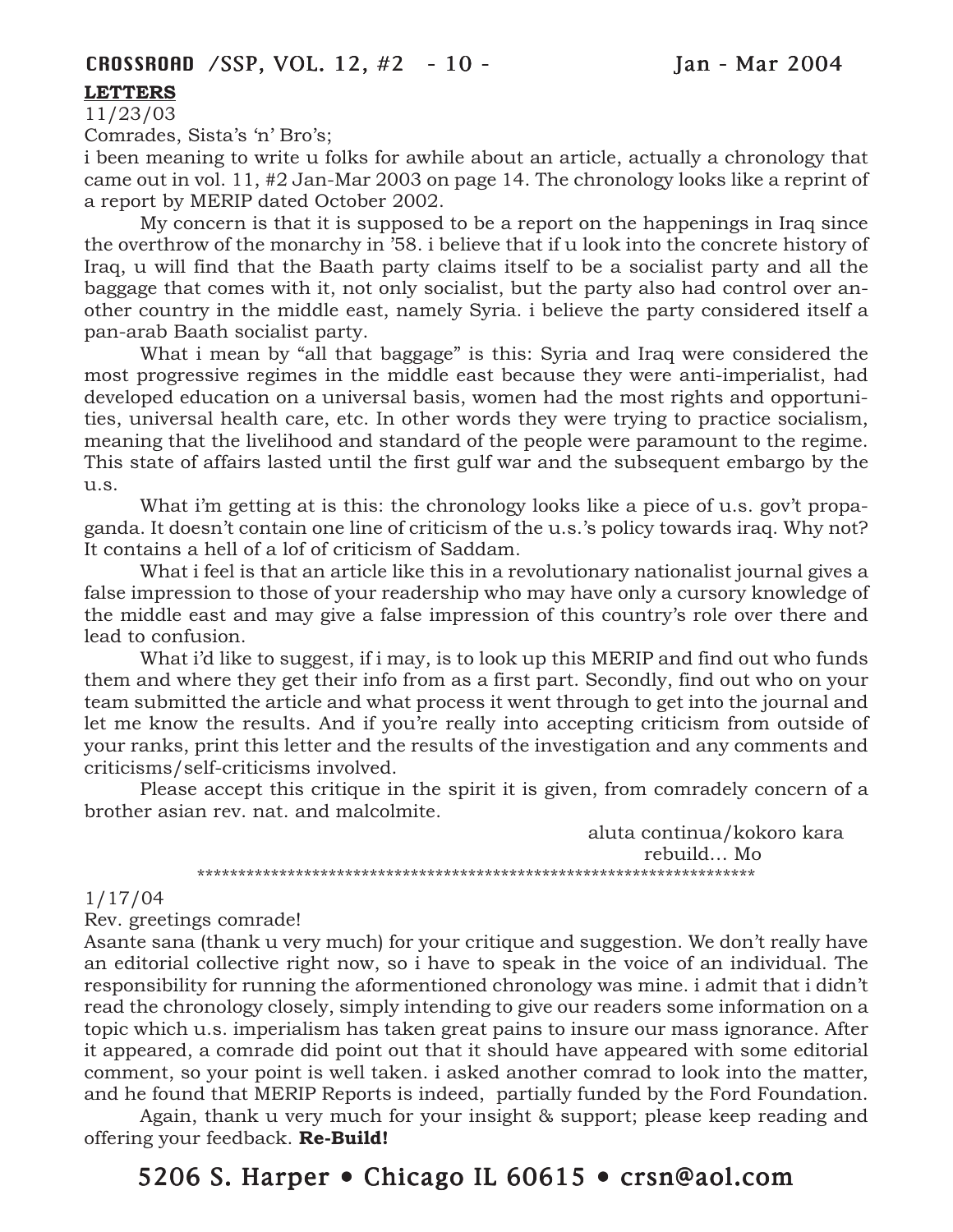# CROSSROAD /SSP, VOL. 12, #2 - 11 - Jan - Mar 2004 **NATIONAL SECURITY COUNCIL MEMORANDUM-46**

*Black August 21st, 2003— National Security Council Memorandum-46: On Undermining Black Leaders, the Black community and Afrika in 1978 during the Carter administration*.

NATIONAL SECURITY COUNCIL MEMORANDUM-46 MARCH 17, 1978 Presidential Review Memorandum NSCM/46

**TO**: The Secretary of State, The Secretary of Defense, The Director of Central Intelligence

**SUBJECT**: Black Africa and the U.S. Black Movement

The President has directed that a comprehensive review be made of current developments in Black Africa from the point of view of their possible impacts on the black movement in the United States. The review should consider:

**1**. Long-term tendencies of social and political developments and the degree to which they are consistent with or contradict the U.S. interests.

**2**. Proposals for durable contacts between radical African leaders and leftist leaders of the U.S. black community.

**3**. Appropriate steps to be taken inside and outside the country in order to inhibit any pressure by radical African leaders and organizations on the U.S. black community for the latter to exert influence on the policy of the Administration toward Africa.

The President has directed that the NSC Interdepartmental Group for Africa perform this review. The review should be forwarded to the NSC Political Analysis Committee by April 20.

(signed) Zbigniew Brezinski

*cc: The Secretary of the Treasury, The Secretary of Commerce, The Attorney General, The Chairman Joint Chiefs of Staff*

### **NATIONAL SECURITY COUNCIL INTERDEPARTMENTAL GROUP FOR AFRICA STUDY RESPONSE TO PRESIDENTIAL SECURITY REVIEW MEMORANDUM NSC-46**

#### **BLACK AFRICA AND THE U.S. BLACK MOVEMENT**

*Objective of our policy toward Black Africa is to prevent social upheavals which could radically change the political situation throughout the area. The success or failure of our policy in the region depends on the solution international and internal issues whose importance of the United States is on the increase*.

#### **A. U.S. INTERESTS IN BLACK AFRICA**

A multiplicity of interests influences the U.S. attitude toward black Africa. The most important of these interests can be summarized as follows: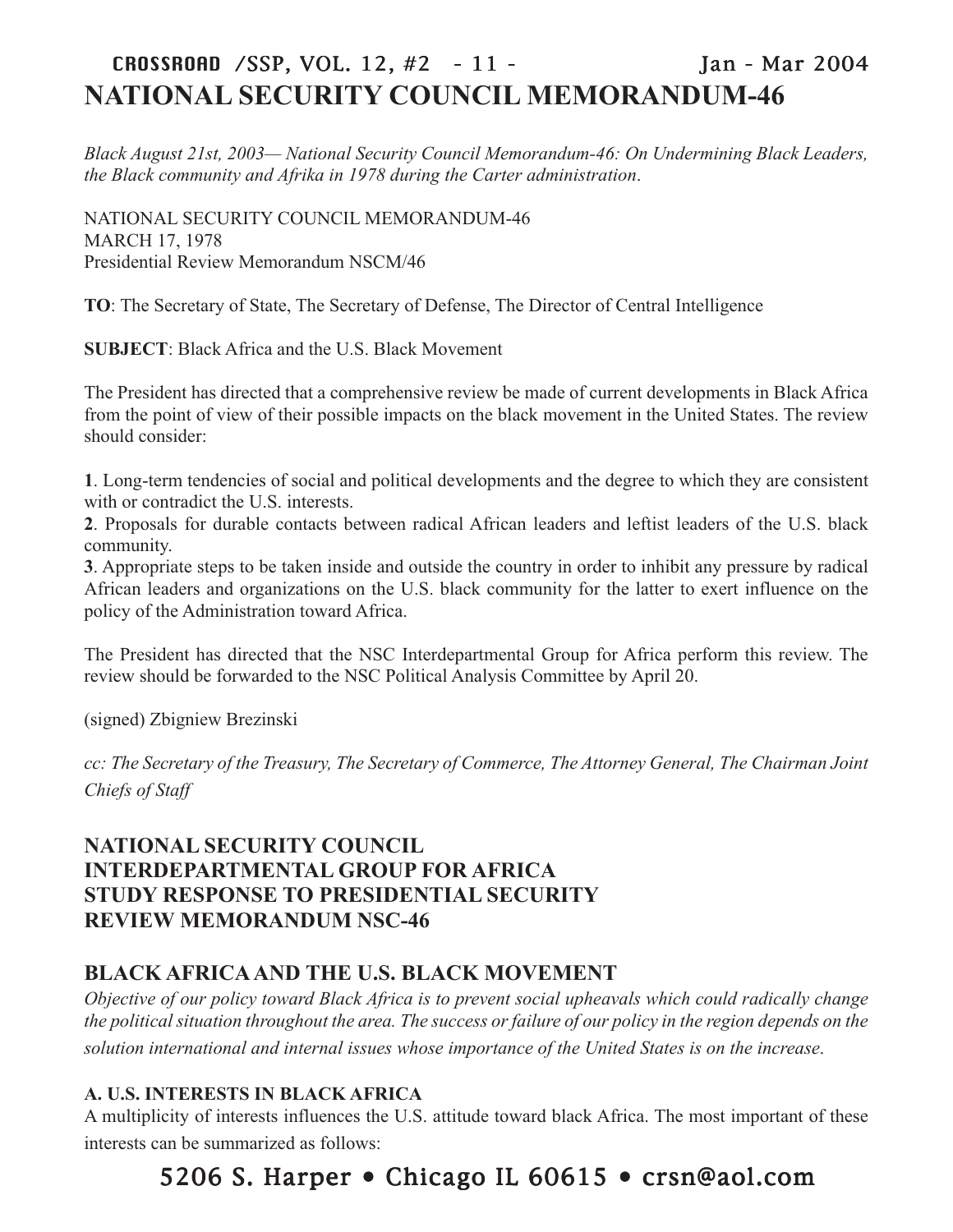### CROSSROAD /SSP, VOL. 12, #2 - 12 - Jan - Mar 2004

#### **1. POLITICAL**

If black African states assume attitudes hostile to the U.S. national interest, our policy toward the white regimes; which is a key element in our relations with the black states, may be subjected by the latter to great pressure for fundamental change. Thus the West may face a real danger of being deprived of access to the enormous raw material resources of southern Africa which are vital for our defense needs as well as losing control over the Cape sea routes by which approximately 65% of Middle Eastern oil is supplied to Western Europe.

Moreover, such a development may bring about internal political difficulties by intensifying the activity of the black movement in the United States itself. It should also be borne in mind that black Africa is an integral part of a continent where tribal and regional discord, economic backwardness, inadequate infrastructures, drought, and famine, are constant features of the scene. In conjunction with the artificial borders imposed by the former colonial powers, guerrilla warfare in Rhodesia and widespread indignation against apartheid in South Africa, the above factors provide the communist states with ample opportunities for furthering their aims. This must necessarily redound to the detriment of U.S. political interests.

#### **2. ECONOMIC**

Black Africa is increasingly becoming an outlet for U.S. exports and investment. The mineral resources of the area continue to be of great value for the normal functioning of industry in the United States and allied countries. In 1977, U.S. direct investment in black Africa totaled about \$1.8 billion and exports \$2.2 billion. New prospect of substantial profits would continue to develop in the countries concerned.

#### **II. BLACK AFRICA AND THE U.S. BLACK MOVEMENT**

Apart from the above-mentioned factors adverse to U.S. strategic interests, the nationalist liberation movement in black Africa can act as a catalyst with far reaching effects on the American black community by stimulating its organizational consolidation and by inducing radical actions. Such a result would be likely as Zaire went the way of Angola and Mozambique.

An occurrence of the events of 1967-68 would do grievous harm to U.S. prestige, especially in view of the concern of the present Administration with human rights issues. Moreover, the Administration would have to take specific steps to stabilize the situation. Such steps might be misunderstood both inside and outside the United States.

In order to prevent such a trend and protect U.S. national security interests, it would appear essential to elaborate and carry out effective countermeasures.

#### **1. Possibility of Joint Action By U.S. Black and African Nationalist Movement**.

In elaborating U.S. policy toward black Africa, due weight must be given to the fact that there are 25 millions American blacks whose roots are African and who consciously or subconsciously sympathize with African nationalism.

The living conditions of the black population should also be taken into account. Immense advances in the field are accompanied by a long-lasting high rate of unemployment, especially among the youth and by poverty and dissatisfaction with government social welfare standards.

These factors taken together may provide a basis for joint actions of a concrete nature by the African nationalist movement and the U.S. black community. Basically, actions would take the form of demonstrations and public protests, but the likelihood of violence cannot be excluded. There would also be attempts to coordinate their political activity both locally and in international organizations.

Inside the United States these actions could include protest demonstrations against our policy toward South Africa accompanied by demand for boycotting corporations and banks which maintain links with that country; attempts to establish a permanent black lobby in Congress including activist leftist radical groups and black legislators; the reemergence of Pan-African ideals; resumption of protest marches recalling the days of Martin Luther King; renewal of the extremist idea national idea of establishing an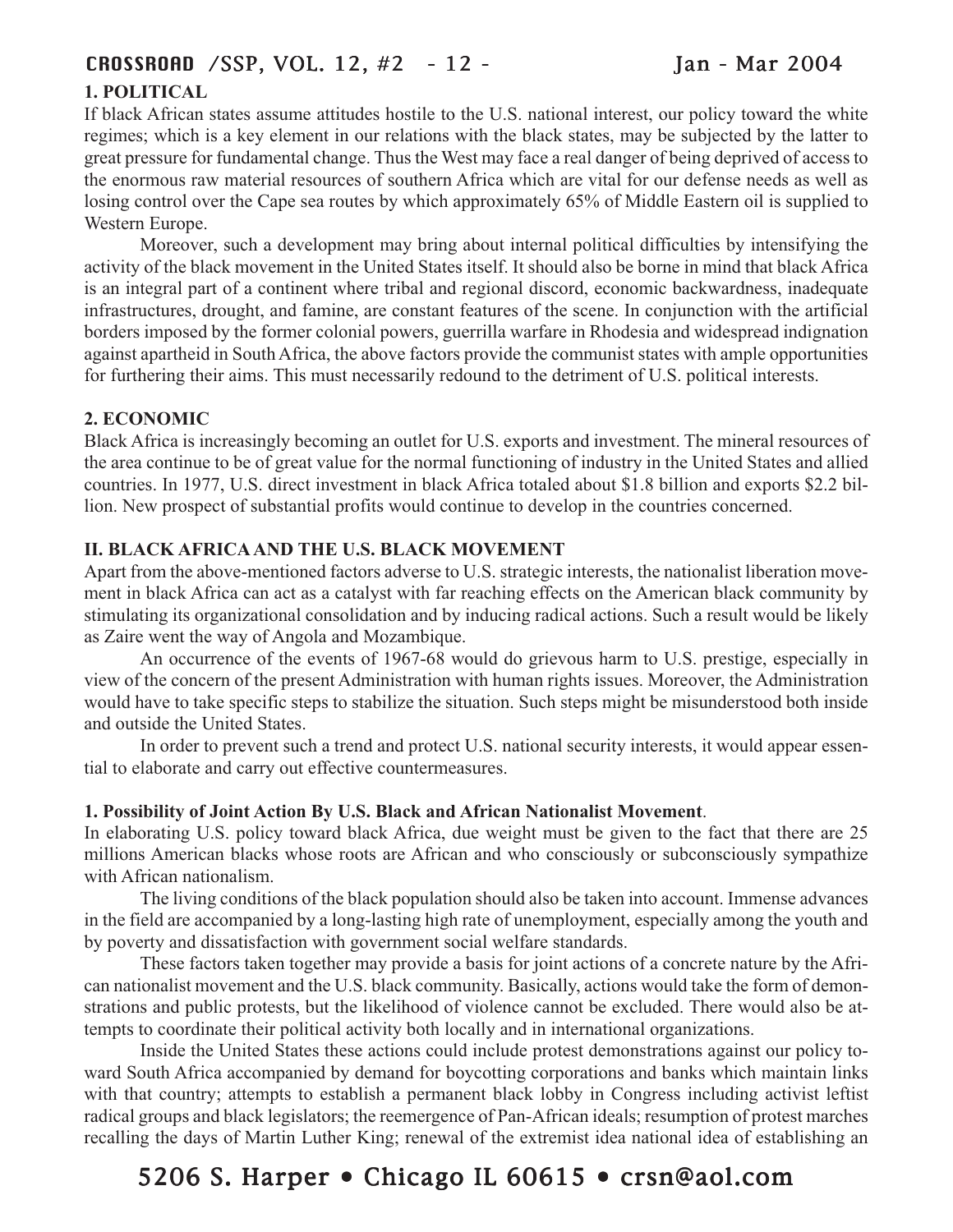### CROSSROAD /SSP, VOL. 12, #2 - 13 - Jan - Mar 2004

"African Republic" on American soil. Finally, leftist radical elements of the black community could resume extremist actions in the style of the defunct Black Panther Party.

Internationally, damage could be done to the United States by coordinated activity of African states designed to condemn U.S. policy toward South Africa, and initiate discussions on the U.S. racial issue at the United Nations where the African representation constitutes a powerful bloc with about one third of all the votes.

A menace to U.S. economic interests, though not a critical one, could be posed by a boycott by Black African states against American companies which maintain contact with South Africa and Rhodesia. If the idea of economic assistance to black Americans shared by some African regimes could be realized by their placing orders in the United States mainly with companies owned by blacks, they could gain a limited influence on the U.S. black community.

In the above context, we must envisage the possibility, however remote, that black Americans interested in African affairs may refocus their attention on the Arab-Israeli conflict. Taking into account; the African descent of American blacks it is reasonable to anticipate that their sympathies would lie with the Arabs who are closer to them in spirit and in some case related to them by blood. Black involvement in lobbying to support the Arabs may lead to serious dissension between American black and Jews. The likelihood of extremist actions by either side is negligible, but the discord may bring about tension in the internal political climate of the United States.

#### **2. Political options**

In the context of long-term strategy, the United States can not afford a radical change in the fundamentals of its African policy, which is designed for maximum protection of national security. In the present case, emphasis is laid on the importance of Black Africa for U.S. political, economic and military interests.

#### **RECOMMENDATIONS**

In weighing the range of U.S. interests in Black Africa, basic recommendations arranged without intent to imply priority are:

**1**. Specific steps should be taken with the help of appropriate government agencies to inhibit coordinated activity of the Black Movement in the United States.

**2**. Special clandestine operations should be launched by the CIA to generate mistrust and hostility in American and world opinion against joint activity of the two forces, and to cause division among Black African radical national groups and their leaders.

**3**. U.S. embassies to Black African countries specially interested in southern Africa must be highly circumspect in view of the activity of certain political circles and influential individuals opposing the objectives and methods of U.S. policy toward South Africa. It must be kept in mind that the failure of U.S. strategy in South Africa would adversely affect American standing throughout the world. In addition, this would mean a significant diminution of U.S. influence in Africa and the emergence of new difficulties in our internal situation due to worsening economic prospects.

**4**. The FBI should mount surveillance operations against Black African representatives and collect sensitive information on those, especially at the U.N., who oppose U.S. policy toward South Africa. The information should include facts on their links with the leaders of the Black movement in the United States, thus making possible at least partial neutralization of the adverse effects of their activity.

#### **III. TRENDS IN THE AMERICAN BLACK MOVEMENT**

In connection with our African policy, it is highly important to evaluate correctly the present state of the Black movement in the Untied States and basing ourselves on all available information, to try to devise a course for its future development. Such an approach is strongly suggested by our perception of the fact that American Blacks form a single ethnic group potentially capable of causing extreme instability in our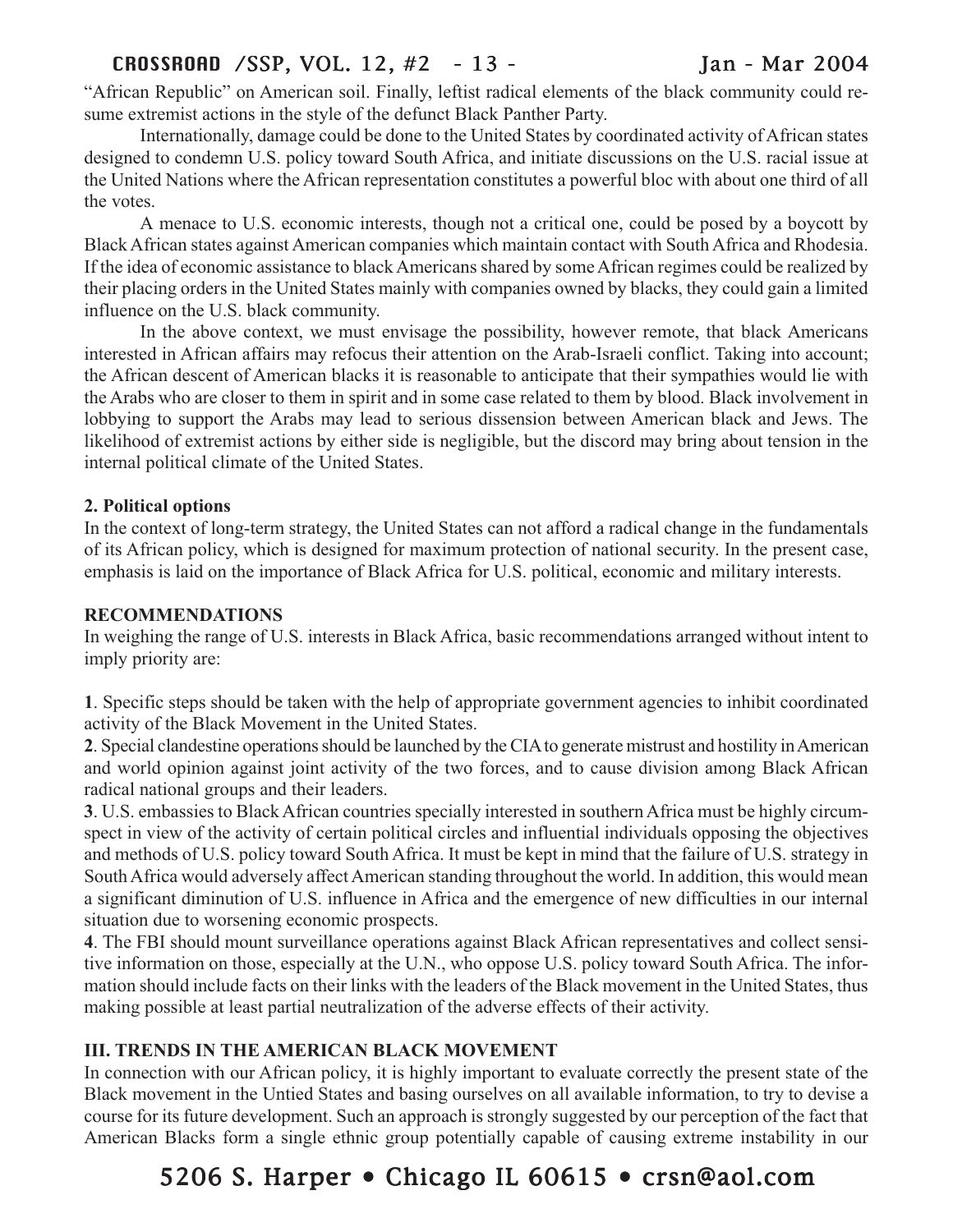### CROSSROAD /SSP, VOL. 12, #2 - 14 - Jan - Mar 2004

strategy toward South Africa. This may lead to critical differences between the United States and Black Africa in particular. It would also encourage the Soviet Union to step up its interference in the region. Finally, it would pose a serious threat to the delicate structure of race relations within the United States. All the above considerations give rise to concern for the future security of the United States.

Since the mid-1960s, when legislation on the human rights was passed and Martin Luther King murdered, federal and local measures to improve black welfare have been taken, as a result of which the U.S. black movement has undergone considerable changes.

The principle changes are as follows:

\*Social and economic issues have supplanted political aims as the main preoccupations of the movement, and actions formerly planned on a nationwide scale are now being organized locally.

\*Fragmentation and a lack of organizational unity within the movement.

\*Sharp social stratification of the Black population and lack of policy options which could reunite them. \*Want of a national leader of standing comparable to Martin Luther King.

#### **B. THE RANGE OF POLICY OPTIONS**

The concern for the future security of the United States makes necessary the range of policy options. Arranged without intent to imply priority they are:

*(a)* to enlarge programs, within the framework of the present budget, for the improvement of the social and economic welfare of American Blacks in order to ensure continuing development of present trends in the Black movement;

*(b)* to elaborate and bring into effect a special program designed to perpetuate division in the Black movement and neutralize the most active groups of leftist radical organizations representing different social strata of the Black community: to encourage division in Black circles;

*(c)* to preserve the present climate which inhibits the emergence from within the Black leadership of a person capable of exerting nationwide appeal;

*(d)* to work out and realize preventive operations in order to impede durable ties between U.S Black organizations and radical groups in African states;

*(e)* to support actions designed to sharpen social stratification in the Black community which would lead to the widening and perpetuation of the gap between successful educated Blacks and the poor, giving rise to growing antagonism between different Black groups and a weakening of the movement as a whole.

*(f)* to facilitate the greatest possible expansion of Black business by granting government contracts and loans with favorable terms to Black businessmen;

*(g)* to take every possible means through the AFL-CIO leaders to counteract the increasing influence of Black labor organizations which function in all major unions and in particular, the National Coalition of Black Trade Union and its leadership, including the creation of real preference for adverse and hostile reaction among White trade unionists to demands for improvement of social and economic welfare of the Blacks;

*(h)* to support the nomination at federal and local levels of loyal Black public figures to elective offices, to government agencies and the Court.

This would promote the achievement of a twofold purpose:

**first**, it would be easier to control the activity of loyal black representatives within existing institutions; **second**, the idea of an independent black political party now under discussion within black leadership circles would soon lose all support.

(end)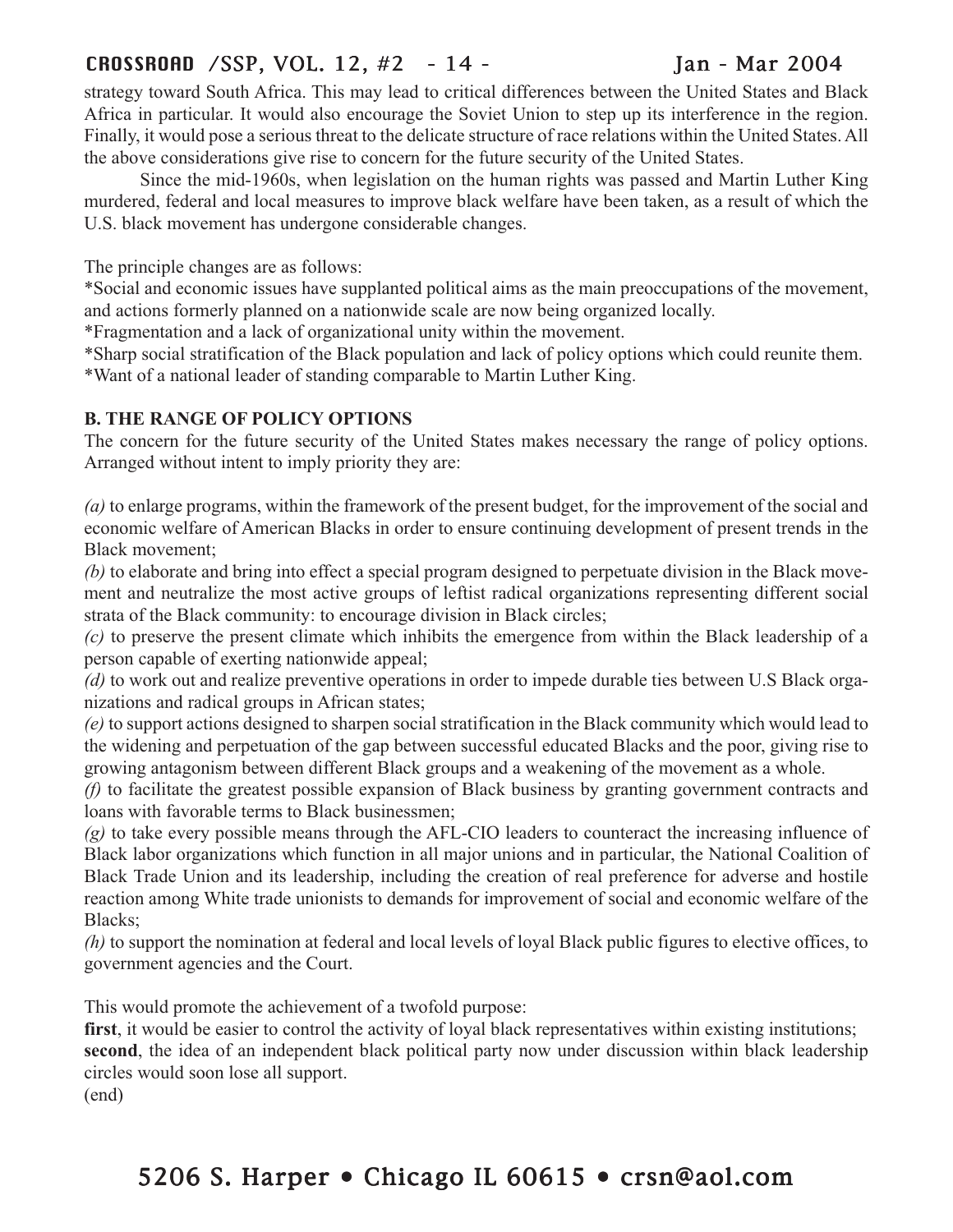

lifegally tried and anotheced by Milliary Court

> No right to appoint ....

Jailled under US and British "supervision"

is this what is meant by democracy and the rule of law? **PRISON!** 

The four were acquired of involvement in the assessmation of the Israeli Tourism Minister Rehmann Zeitel, on October 17.

The four were tred in an impromptly

violated all established principles of international law guaranteeing a tax trial with proper legal representation.

Paksfinian military court that.



155141

- The finit dirlindents were sted in front of a military court despite the taut they are children. This is in direct violation of Palestinian law
- The Irial was presided over by Brigadatr-General Ribhi Arafat who has no legal qualifications and no authority to ect as a judge
- The detaineers were not provided with proper legal definion, nather, a wolder with no legal training was appointed to act in their datance.
- . The trial look only 2 hours and a written charge sheet was not
- presented to the defendants or before the court.<br>The filter were found guilty deep to be fact there was no written evidence at confessions from their presented to the court. The only material premerted before the court were notes written by unidentified people from discussions held with the four defendants while they were impresented in

Ramallah before the siege. There were no signatures or written verification of the veracity of these notes from the four defendants. These notes were presented as affidavits yet they were not prepared during formal interrogation or by any authorized personnel.

- . The trial took place in the Presidential Compound in Ramallah while it was surrounded by Israeli tanks and heavily armed soldiers. It was held behind closed doors and was not open to the public.
- . The four detainees have no right to appeal their sentences.





Following sentencing the four political prisoners were transferred to a Jericho Prison under the control of US and British supervisors. In addition to the four, two other Palestinian detainees. Ahmed Sa'adat(pictured left) and Fuad Shubeiki, were also transferred to Jericho Prison. The latter have not faced trial or been found guilty of any offense yet they remain incarcerated in Jericho.

The trial of the four and imprisonment of the six are a severe violation of international and Palestinian law. They are being kept in draconian conditions under the supervision of the US and Britain. According to press reports, the person in charge of this "supervision" is the former head of the notorious Maze Detention Center

in Northern Ireland.

Is this what is meant by "reform" of the Palestinian Authority, "democracy" or "respect for the rule of law"? Apparently this is the case for the US, British, Israeli and Palestinian governments.

This section of the Addameer website contains information about the six Palestinian political prisoners, the conduct of the trial and their conditions of detention. Help us win their freedom.

> "ADDAMEER" Prisoners Support and Human Rights Association: Jerusalem, P.O.Box 17338.<br>Ramsfah, Al-Inse St., Al-Iera! Bidg., 7th Boor, Tel: +972-3-2080446, Fax: +972-2-2060447. a-mail: addamecruiplatet.edu

#### www.addameer.org

**NEW FROM SPEAR & SHIELD!**

A March 1992 **Interview With Donald Cox**, Former Field Marshall of the Black Panther Party - **\$8** (please indicate audiotape or cd)



**Assata Speaks!** A 1995 presentation to a group of students in Cuba - **\$5** (please indicate audiotape or cd)



**Comrade-Sister Safiya Bukhari** on the Black Panther Party & the Black Liberation Army at a 1991 presentation in Chicago - **\$8** (audiotape or cd)

**The Weapon of Theory** by Amilcar Cabral - **\$5**

**What Happened to the Zimbabwe Revolution** A 1984 Report on

the Zimbabwe Revolution which **Repair** 

helps understand how the country re-

mained in the 'commonwealth' and never made the imperialists' list of 'terrorist' states - **\$5**





5206 S. Harper • Chicago IL 60615 • crsn@aol.com



violations of polestinion low

trial

RELEASE THE SIX PALESTINIAN POLITICAL PRISONERS IN JERICHO

> conditions of detention

facts about the

what you can do

eddameer main' site